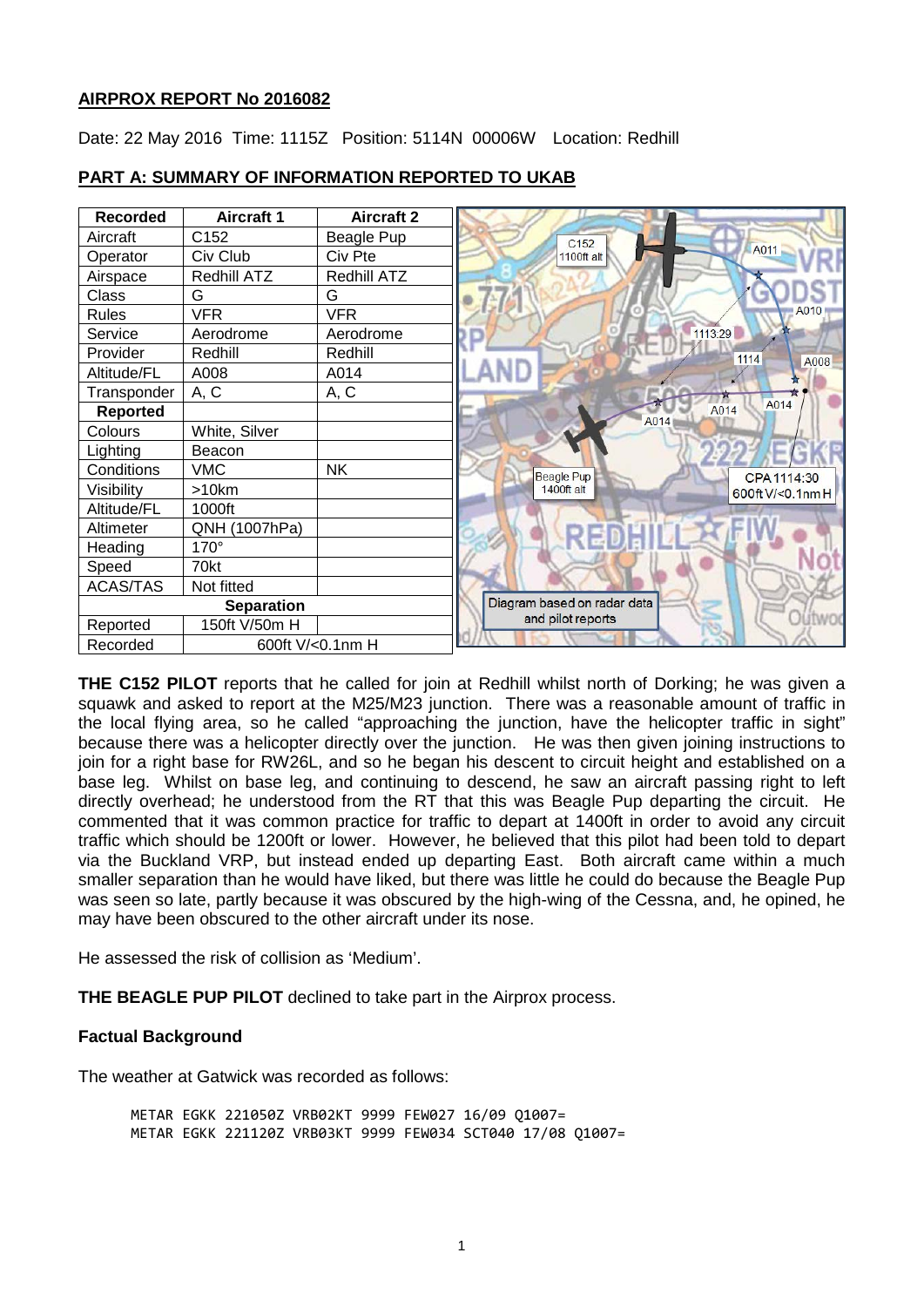## **Analysis and Investigation**

## **CAA ATSI**

ATSI had access to reports from the controller and the pilot of the C152, the area radar recordings and RTF of the unit position frequency. An interview with the controller was also conducted. Screenshots produced in the report are provided using the area radar recordings. Levels indicated are altitudes. All times UTC. Neither aircraft could be positively identified on radar, however, the tracks of the two aircraft on the recording closely match the profiles from the report made by the C152, and correlate with the Redhill ATC R/T.

The C152 was returning to Redhill having completed a local flight VFR to the west, and was receiving an Aerodrome Control Service from Redhill Tower on 119.6Mhz. The Beagle Pup was outbound from Redhill, on a local flight VFR to the east and also receiving an Aerodrome Control Service from Redhill Tower on 119.6Mhz.

At 1101:00 the Beagle Pup pilot called on the tower frequency to book-out his aircraft for a local flight to the west. The tower controller issued taxi instructions to the holding point for Runway 26L. At 1107:18, the Beagle Pup pilot reported ready for departure, was instructed to hold position, and was advised that it would be a Buckland Departure. He acknowledged the instruction to hold position, but did not readback the departure routing; this lack of readback went unchallenged by the controller.

At 1107:32 the C152 pilot requested joining instructions, advising that he was north of Dorking. He was instructed to report at the Junction (VRP) for RW26. At 1110:40 the Beagle Pup pilot was cleared for take-off.

The C152 pilot reported approaching the Junction VRP at 1111:32, and advised that he was visual with the helicopter which was joining ahead of him. The controller instructed him to join for right-base for Runway 26L, advising that he was No 2 and to follow a Katana fixed-wing aircraft, (the helicopter was inbound for a different runway).

At 1112:11 the contact most-likely attributable to the Beagle Pup was observed on the radar replay commencing a right-turn from the Runway 26L climb-out at Redhill (Figure 1).



Figure 1 – Swanwick MRT - 1112:11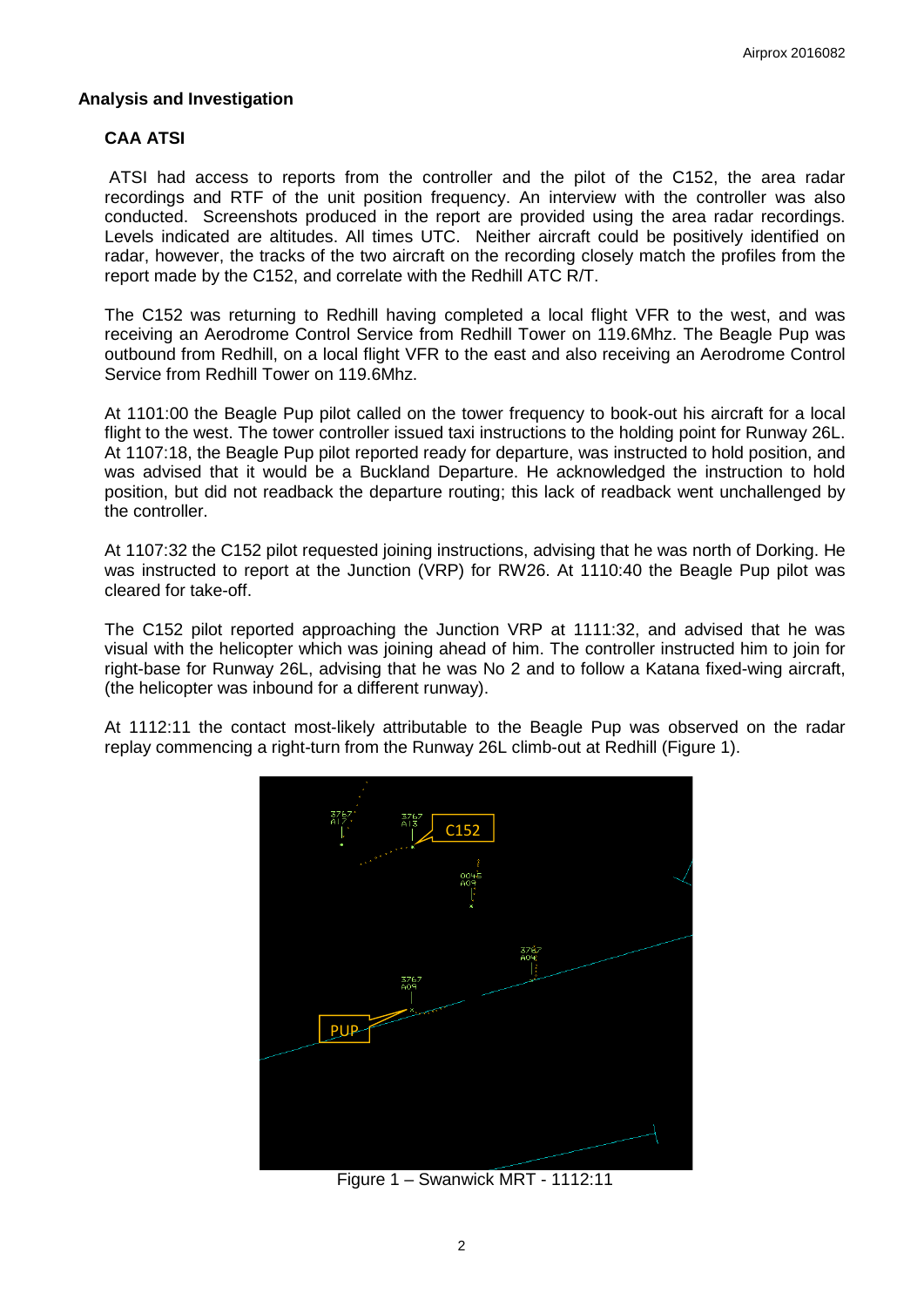The C152 pilot reported at the Junction VRP at1113:05 advising that they were joining right-base for Runway 26L. This was acknowledged by the controller who instructed them to report rightbase. The Beagle Pup was observed in a further right-turn to track east at this time (Figure 2).



Figure 2 – Swanwick MRT – 1113:05

At 1114:18 the C152 pilot reported on right-base and was instructed to report final by the controller (Figure 3).



Figure 3 – Swanwick MRT – 1114:18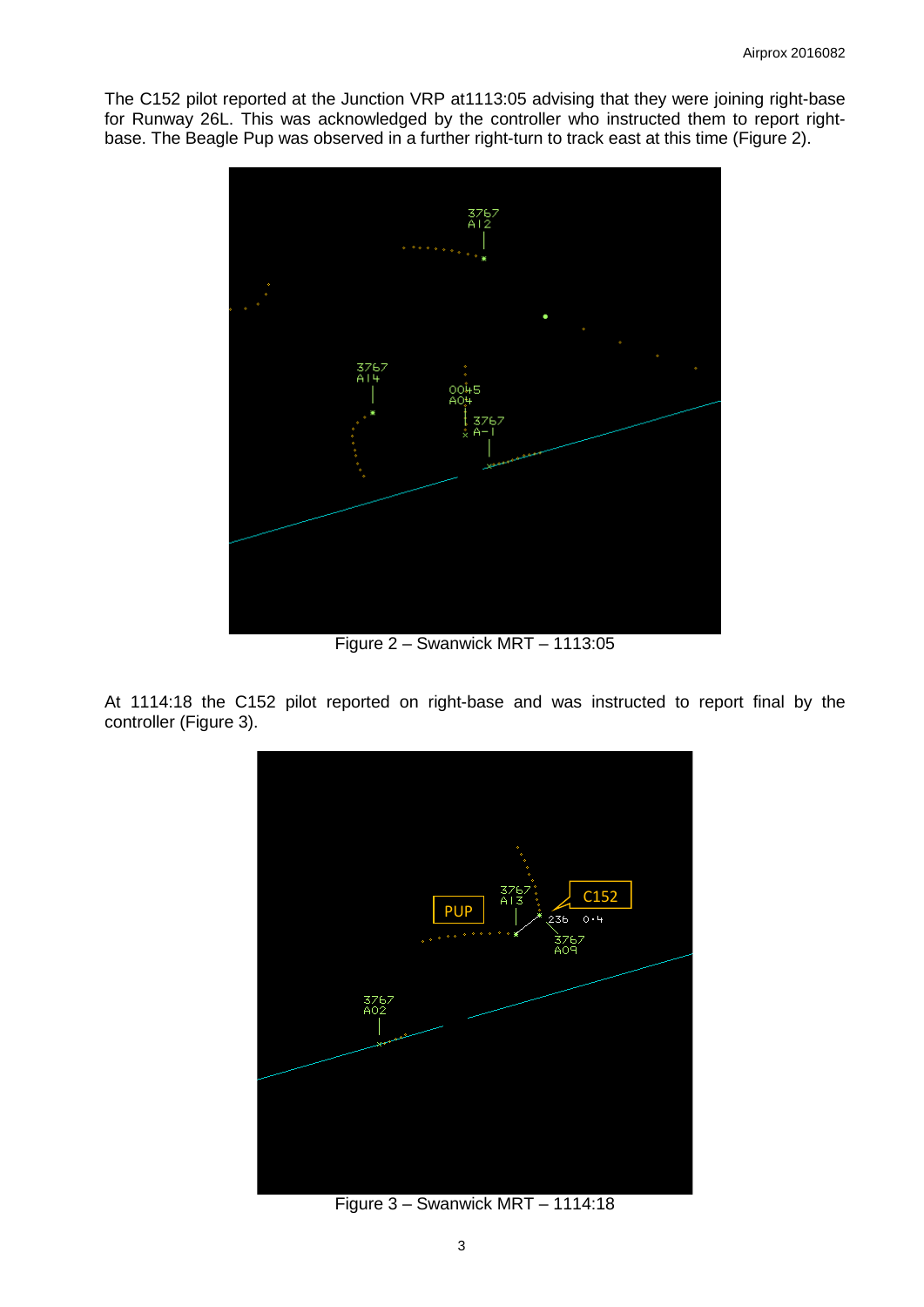CPA took place at 1114:30 with the aircraft separated by less than 0.1nm laterally and 600ft vertically (Figure 4).



Figure 4 – Swanwick MRT – 1114:30

At 1114:44 the controller asked the Beagle Pup pilot to confirm that they were routing east, which the pilot confirmed. The controller reminded them that they had been given a Buckland departure; the pilot apologized and reported that they were now south-west of the Godstone VRP. The controller acknowledged this, informed them that it was now a Basic Service, and passed Traffic Information on another aircraft operating to the north of Redhill, which was all acknowledged.

The pilot had booked-out on the tower frequency and was clearly heard to state that it was for a flight to the west. When the pilot reported ready, the controller advised them that it was a Buckland Departure. Buckland (Lake) is the westerly VRP and the standard VFR routing is an initial climbout until passed a defined point approximately 1.5nm west of the airfield, before making a right-turn [approximately NW] direct to Buckland.

At interview the controller was asked about the fact that they had not challenged the lack of readback of the departure routing by the Beagle Pup pilot, but stated that they thought that he had read it back. The controller confirmed that they had monitored the movement of the airborne Beagle Pup until they observed it completing its first right-turn away from the climbout. They then switched their attention to other traffic. The controller did not remember exactly at which point they realised that he was routing east and not west, but believed it was probably as they were looking for the inbound C152 on right-base. No reciprocal Traffic Information was passed to the C152 or Beagle Pup pilots because their planned tracks should not have required it. By the time the Beagle Pup pilot was challenged on his routing, CPA had already taken place and the aircraft were diverging.

The ATC tower at Redhill is to the north of and centred on Runway 26/08, and faces south. The second turn of the Pup would have placed it directly behind the controller whilst they were facing the runway, and therefore not within the controller's standard line of sight.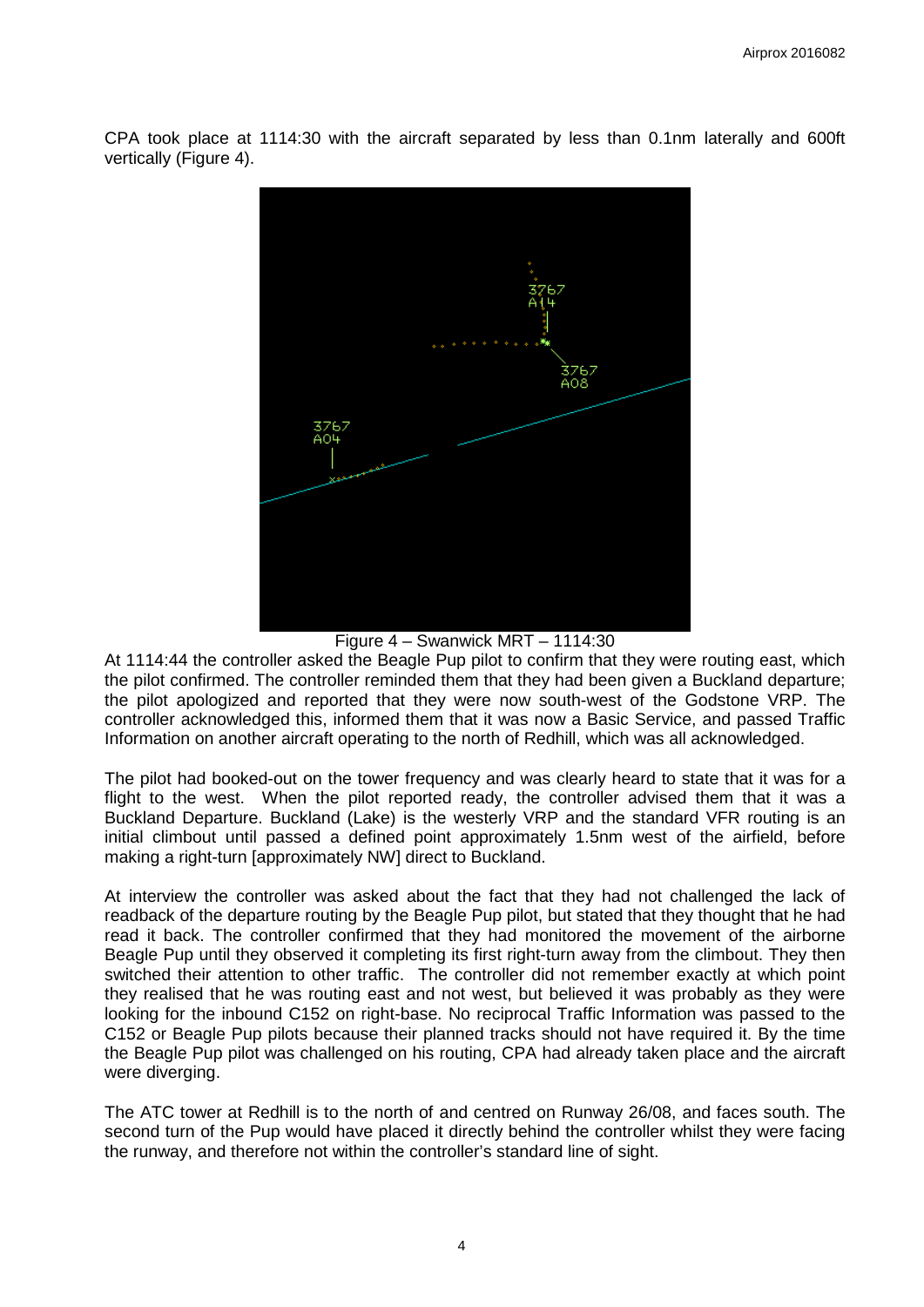## **UKAB Secretariat**

The C152 and Beagle Pup pilots shared an equal responsibility for collision avoidance and not to operate in such proximity to other aircraft as to create a collision hazard<sup>[1](#page-4-0)</sup>.

When operating within the ATZ, CAP473 states:

6.1 ATZ adopt the classification of airspace within which they are situated. Therefore aircraft flying within the ATZ are subject to the R of A, the specific conditions of the airspace, and the level of ATS provided at the particular aerodrome as follows:

(1) At aerodromes with an ATC unit, all movements within the ATZ are subject to the permission of that unit. Aircraft will comply with instructions given by RTF and maintain a listening watch. Non-radio aircraft, which have been given prior permission to fly within the ATZ, will comply with visual signals.[2](#page-4-1)

#### **Summary**

An Airprox was reported when a C152 and a Beagle Pup flew into proximity at 1115 on Sunday 22<sup>nd</sup> May 2016. Both pilots were operating under VFR in VMC, and receiving an Aerodrome Service from Redhill; the C152 was joining the circuit at right base and the Beagle Pup was departing the circuit.

## **PART B: SUMMARY OF THE BOARD'S DISCUSSIONS**

Information available consisted of reports from the pilot of the C152, transcripts of the relevant RT frequencies, radar photographs/video recordings, and reports from the appropriate ATC and operating authorities.

The Board first expressed their disappointment that the Beagle Pup pilot had declined to take part in the Airprox process; by not having his perspective on the incident, the exact circumstances could not be fully ascertained, to the detriment of identifying flight safety lessons. The Board sought to assure pilots that the Airprox process does not apportion blame or liability, but instead seeks solely to learn from the experiences and actions of others in order to enhance flight safety.

In trying to ascertain the actions of the Beagle Pup pilot, the Board learned that the R/T transcript had recorded him booking out for a westerly departure, and that the controller had subsequently cleared him to hold and to depart for a Buckland departure (the Buckland VRP is to the north-west of the airfield). However, although the pilot had readback the instruction to hold, he didn't readback the Buckland departure. ATC members commented that the controller should have picked up this lack of readback and then asked the pilot to repeat the clearance. Although the controller recalled at interview that he thought that the clearance had been readback, the transcript showed otherwise. Given that both westerly and easterly departures initially called for a westerly direction of flight before turning, the Board wondered whether the Beagle Pup pilot had simply made a mental slip in his initial call by saying west when he meant east because in his mind he was initially going to fly west anyway. Perhaps not fully conversant with the Buckland Departure, it was conceivable that he might have thought that it also applied to the easterly departure, or perhaps the latter part of the transmission from the controller to use the Buckland Departure may not have been assimilated for reasons unknown. This theory was backed up by his response when challenged by the controller later, he firstly confirmed he was departing east, apologising when the controller advised he was cleared to depart to the west. Whichever, without the Beagle Pup's pilot report it was not possible to know exactly what his reasons for departing east were. Nevertheless, had the controller questioned the lack of readback, members opined that the requirement for the Beagle Pup pilot to positively readback the information might have emphasised in the pilot's mind the direction of departure and the fact that it didn't correspond with what he wanted to do. That being said, the Board also noted that the C152 pilot's call to join right-base, and the controller's responses to him, should have been heard

l

<span id="page-4-0"></span><sup>1</sup> SERA.3205 Proximity.

<span id="page-4-1"></span><sup>&</sup>lt;sup>2</sup> CAP 473 Section1, Chapter 2 Flight Rules.